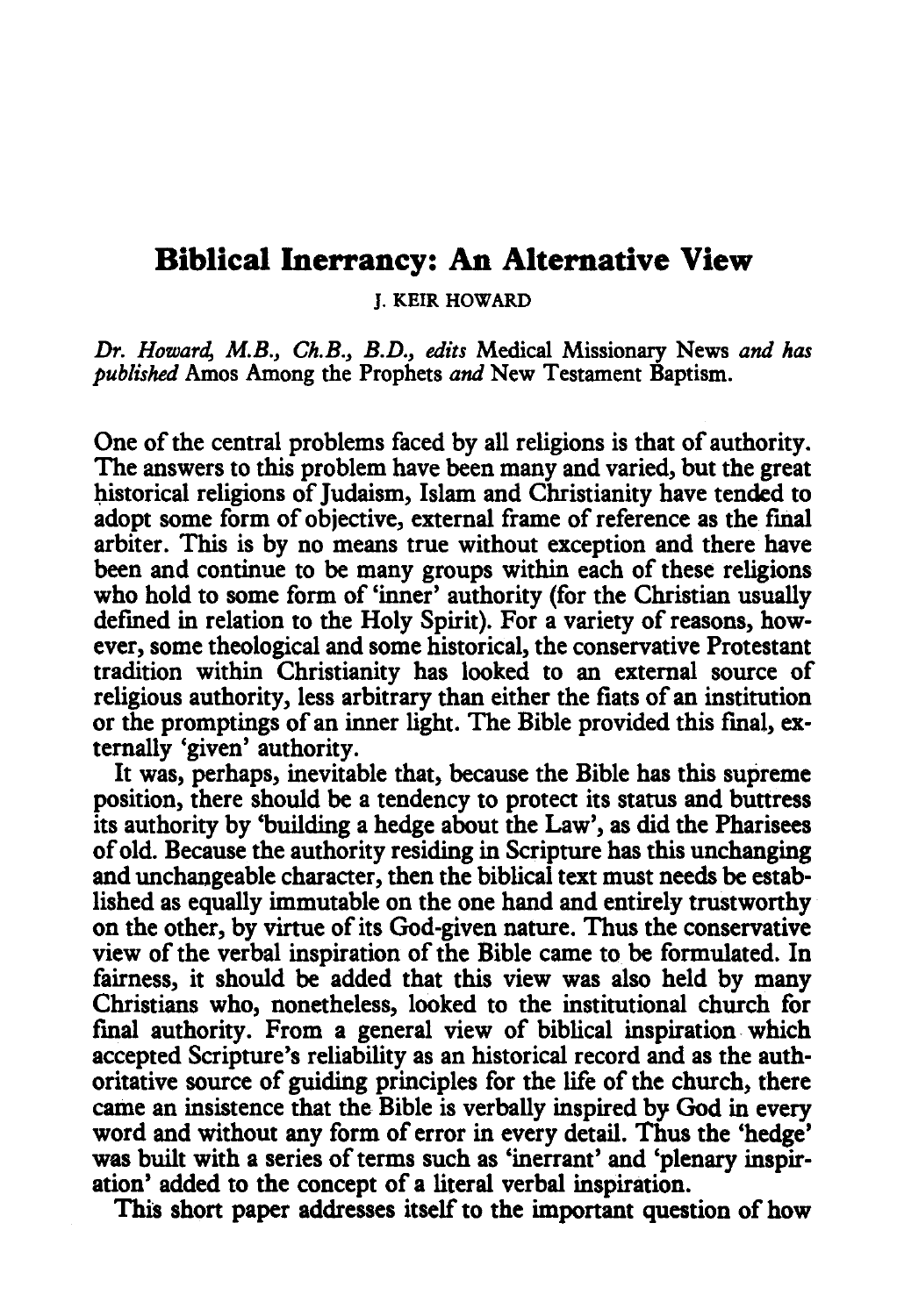far this 'fundamentalist' view of Scripture can be maintained. The problem will be approached from the standpoint of the biblical witness itself and from a general theological viewpoint. It should be appreciated that limitations of space make it impossible to develop the discussion to the extent the author would prefer. Consequently, at the risk of some (perhaps inevitable) misunderstanding the arguments developed will be considerably compressed. Firstly, however, one or two general remarks should be made.

Behind the biblical record as it exists today there lies a variety of oral traditions which were eventually collated, edited and set down in writing. These written documents themselves underwent a further process of editing and revision until they reached forms that were relatively fixed, by which stage documents were being copied rather than edited. Even at this stage there might be significant variations between the texts of divergent or parallel traditions. Such statements may seem self-evident, but claims for verbal inspiration and inerrancy sometimes fail to take this long process of devefopment into account. The attempts to overcome the more obvious problems by the use of escape clauses, for example 'as originally given', found in various evangelical statements of faith are not really successful. At what point in the long chain of oral and written tradition, of interpretation and reinterpretation, does the single point of 'originally given' occur? The matter could be pursued at length.

The other general observation that should be made is that Scripture should be set firmly within the broad cultural milieu in which it developed. The Bible is a product of its times and it is a serious misunderstanding and misuse of the biblical record to attempt, for example, to harmonize the early chapters of Genesis with each new scientific theory in cosmology or anthropology. These chapters provide important and valuable spiritual insights and underline essential truths about man's relationship with God, but they are not a literal description of how God made the world and its inhabitants. Attempts to force the record of the Bible into conformity with current knowledge in the interests of a preconceived concept of 'inerrancy' or 'infallibility' are distortions of the meaning of Scripture and make nonsense of its primary purpose.

## **The Biblical Witness**

The purpose of Scripture is stated expressly at 2 Tim. 3:16 and as this verse is frequently used as a proof text in support of verbal inspiration it is necessary to devote some attention to it. Firstly, it is important to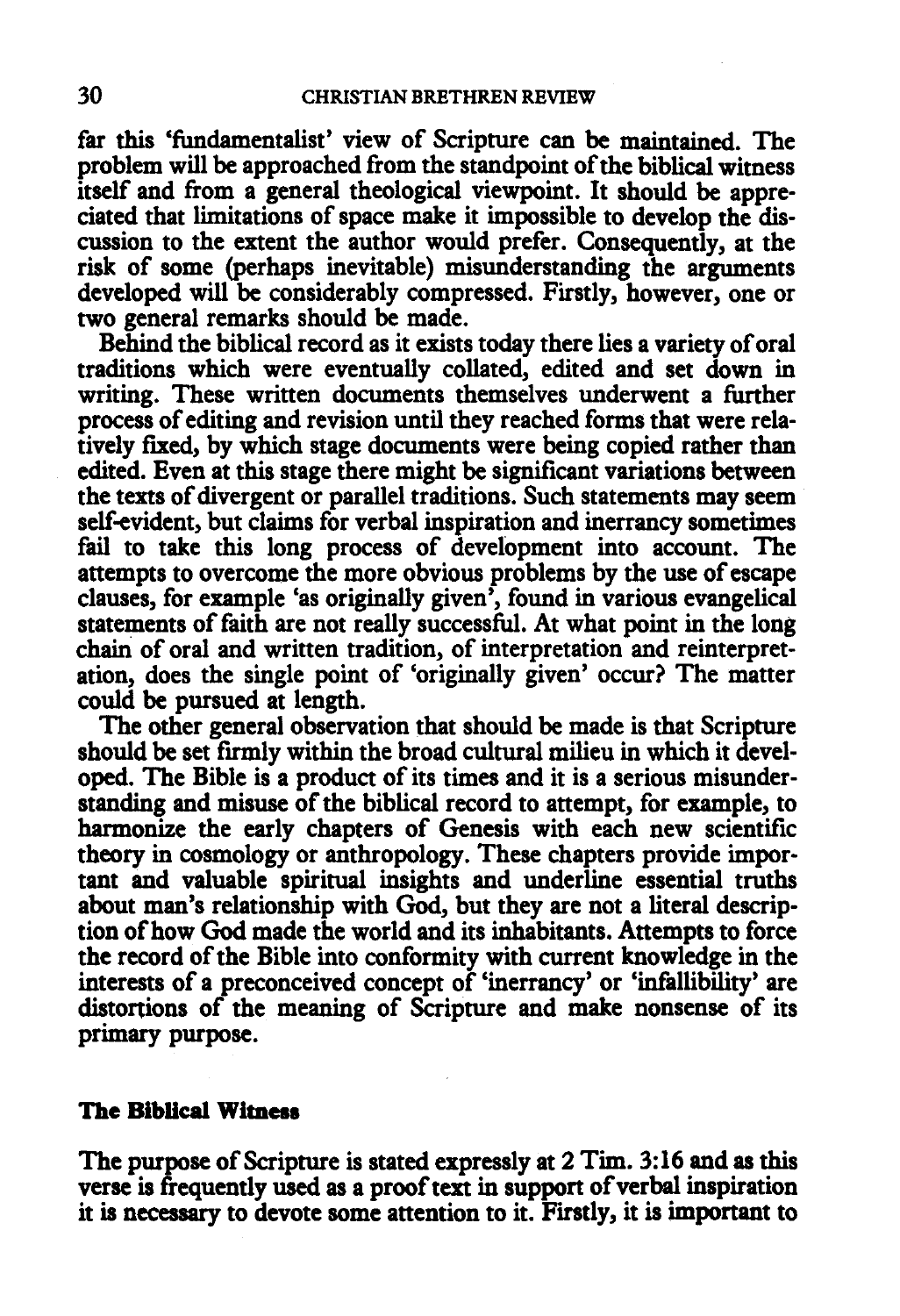note that the key word in this verse is not 'inspired' *(theopneustos),* but 'profitable' *(ophelimos).* The emphasis lies on the purpose of Scripture (here specifically the Old Testament) which, as the record of God's saving acts, is above all 'for teaching, for refuting error, for guiding people's lives and teaching them to be holy' (Jer. Bible). Scripture, however, is not merely a record of history, it is not merely a source book for ethics or theological principles, it is an essential part of the process of the revelation of God's salvation. It is set apart from secular books because of this unique quality that God has, as it were, breathed his life into it, and because that process of inspiration continues for the reader today through the Holy Spirit, Scripture comes as a living word pointing to the fulness of God's Word in Christ. This verse then, has nothing to say about verbal inspiration as generally understood today.

The other passage which is frequently used to support the concepts of verbal inspiration and inerrancy is 2 Pet. 1 :21. The verse forms part of a paragraph which emphasizes the value of the prophetic word and concludes with the statement that when 'men spoke for God it was the Holy Spirit that moved them' (Jer. Bible). The writer is saying no more, however, than that the message of the prophet is a proclamation of the Word of God, he speaks with God's authority, he is empowered by God's Spirit. Such inspiration in the proclamation of the Word of God is equally needed in the church today. The verse underlines the importance of the prophetic oracle as a word from God, but it says nothing about the oral tradition, the process of interpretation and reinterpretation that continued until the oral message was eventually written down. Once again there is an underlining of Scripture as the vehicle of God's Word, but there is no hint that the writer was thinking of a fixed verbal inspiration in the written documents.

Finally; mention should be made of the way in which the early church used the text of Scripture, as witnessed to by the New Testament writings. One thing is clearly evident: the apostles and other members of that infant community showed none of the reverence for an exact text so often evidenced by conservative Christians today. For the early church, the Old Testament was part of an ongoing tradition, recording and interpreting the acts of God in his world. In the light of the coming of Christ it was to be given a new interpretation to meet the needs of the new community  $-\mathbf{i}$  t was written for their learning as the repository of a nation's experience of God and its awareness of how he had dealt with them in his promises, his punishments and his principles for life. Because it was part of a living tradition, the early Christians felt free to utilize variant versions which best suited their purpose in interpreting the new act of God in Christ. Thus James, for example, according to Luke's account in the Acts, utilized the LXX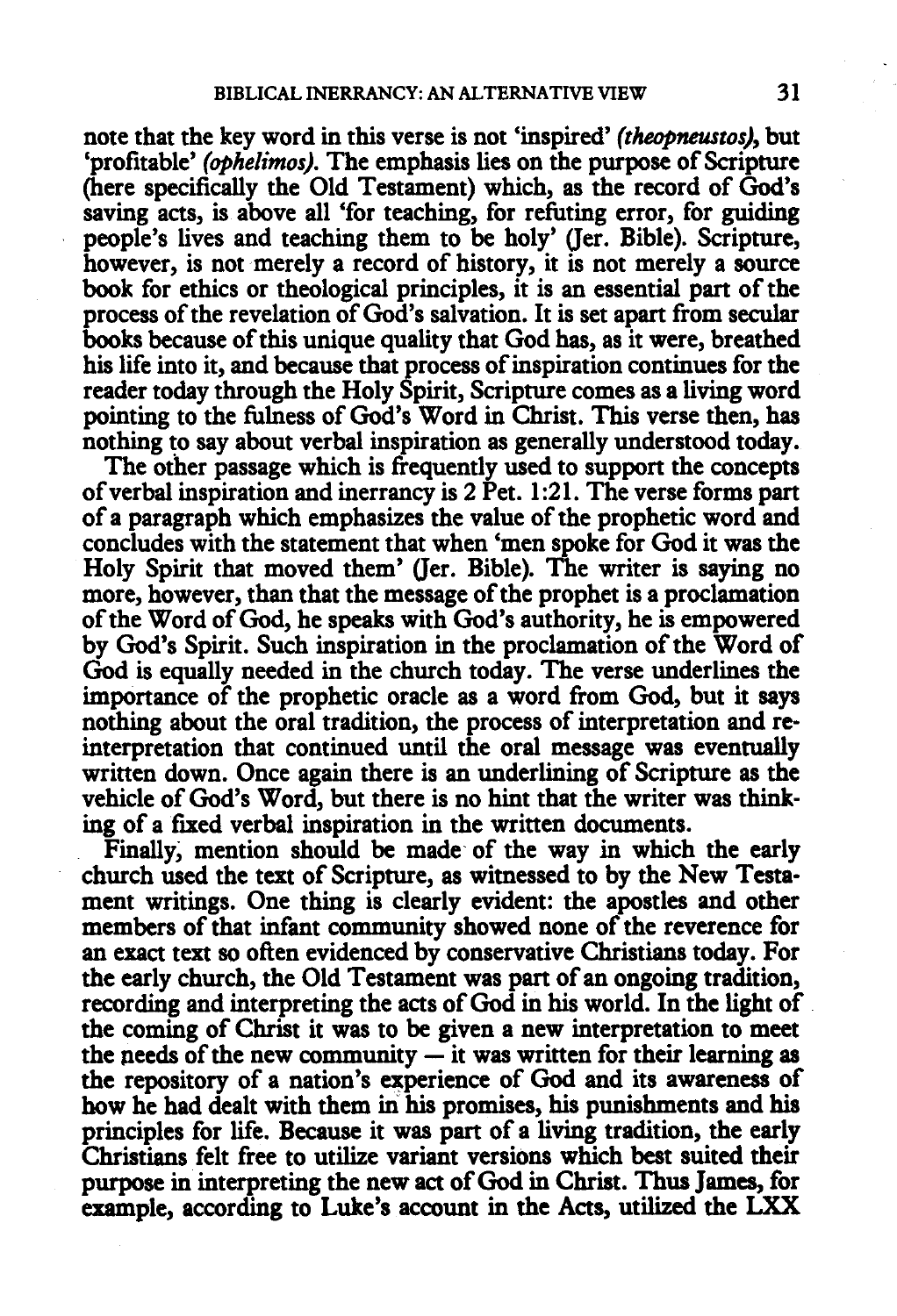reading of Amos 9:12 instead of the very different Massoretic Text in order to provide a biblical prophecy of the coming together of Jew and Gentile on an equal footing in the church (Acts 15:13ff.). Other examples are plentiful, demonstrating that a theory of verbal inerrancy was not universally held in the early Christian church.

## The Theological Perspective

There are two dangers inherent in theories of verbal inspiration and inerrancy. In the first place there is the very real danger of turning the dynamic revelation of God's activity into a static, almost fossilized verbal record. Reverence for the written word at the expense of the vital spirit that underlies it is lethal, for the letter kills, be it the Law from Sinai or the Bible, transformed into a rigid and systematized authoritarian code. More importantly, however, there is the greater danger of putting the Bible above the Living Word, Christ himself. There is a very real tendency to make Christ's authority derivative, secondary to that of the Bible. Christ virtually becomes important because he is the theme of a supernatural book in which resides the primary authority, because it is the verbally inspired and inerrant Word of God.

Such an approach to the Bible, which begins from a stated premise about inerrancy, infallibility or inspiration, inevitably shuts up Christ in a box: the vehicle of revelation becomes more important than the message it conveys. Not only so, but insistence upon these dogmatic assertions leads almost inevitably to a rigorous application of the words of the Bible in a literalistic manner to situations far distant from the cultural and religious background to which they applied originally.<sup>1</sup> The result is a hard, legalistic and authoritarian religion far divorced from the spirit of the New Testament. Not only has the Bible become fossilized, but so also has the community.

The Bible can only be effective in its witness as it is set free from the restrictions, the 'hedge', that well-meaning persons have placed about it. It forms part of a living tradition as God works in the minds of his people leading them to see what he has done and what he is doing. Scripture is thus dynamic, even fluid, in its essence. At every stage, from oral tradition through written record to fresh interpretation, God's Spirit has been active. Indeed, his inspiration is as real (and necessary) for the church's proclamation as it was for an Amos or for a Paul. The Spirit works in the congregation in the ministry of word and sacrament. Through his work what was a Word of God to an Israelite under siege or a first century Christian in perplexity becomes a- Word of God to his church today.